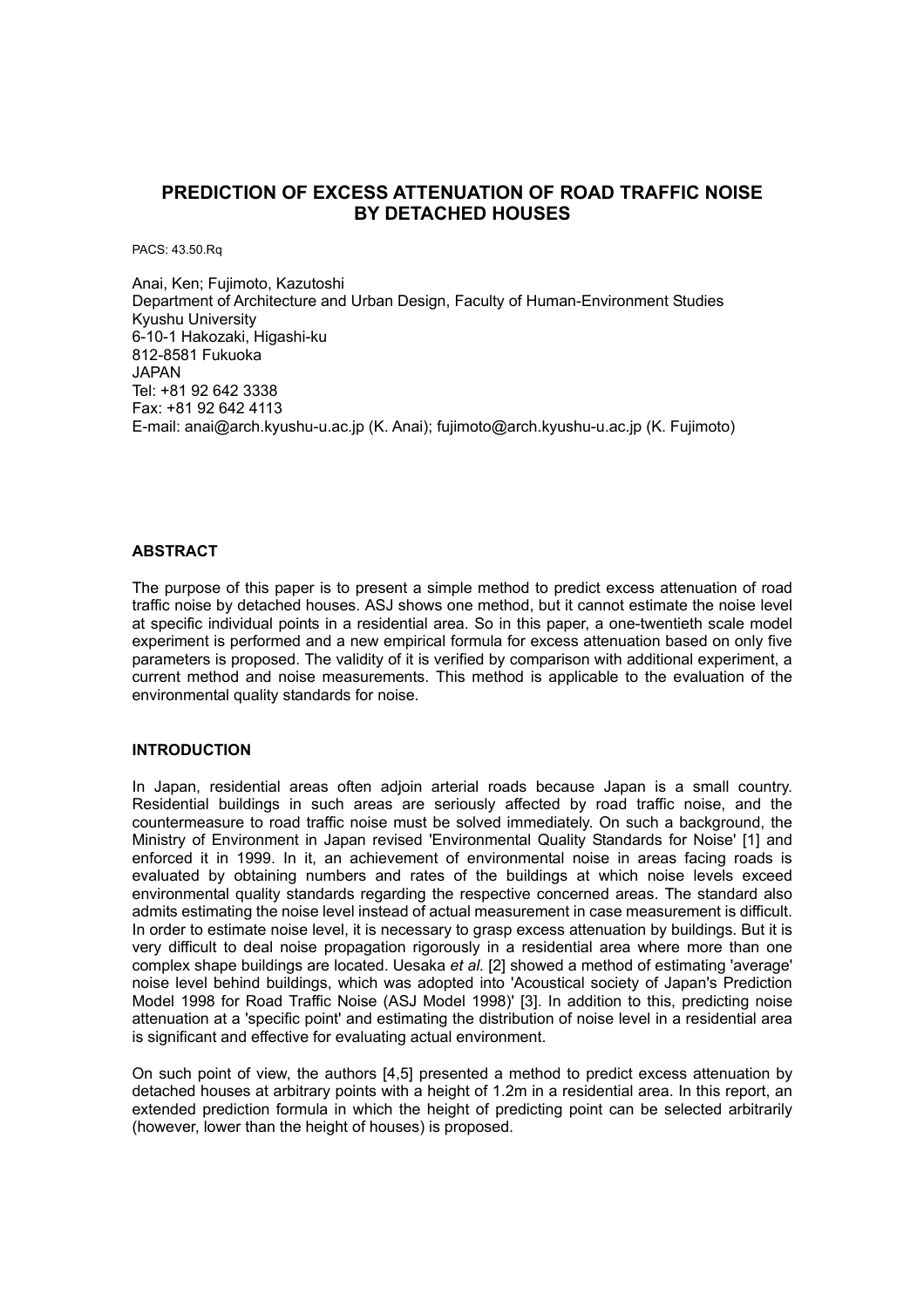## **SCALE MODEL EXPERIMENT**

Outline Of Experiment One-twentieth scale model of a residential area that was 100m\*80m (original size), as shown in Fig. 1, was set in a semi-anechoic chamber and the sound pressure level (*L*p) was measured at receiving points in a residential area when a model vehicle ran a straight road with a length of 100m. Then excess attenuation of road traffic noise by detached houses was calculated.

Model Houses Each detached house was assumed to be a rectangular parallelepiped with a size of 8m\*8m or 8m\*16m in ground plan and with a height of 4, 7 or 10m, and to be placed in the residential area at random. The ratio of the area of houses to whole residential area (hereafter, 'covering percentage') was set to four stages that are 16.8, 21.6, 28.0 or 34.4% as shown in Fig. 2. The model houses were made of polystyrene that was reflective in the frequency range of the measurement.

Model Source And Receiving Points Jet noise was used for a model sound source. The frequencies of it cover the range from 200 to 1,600Hz (original scale) for road traffic noise and it could be considered to be an omni-directional point source in those frequencies. The height of source was 0.5m from the ground. Measured  $L<sub>p</sub>$  at each receiving point was converted into A-weighted sound pressure level  $(L_{pA})$  by using a digital filter when assuming that a model source have the spectrum of road traffic noise [6]. The number of receiving points was 12 shown in Fig. 1. The distances between the receiving points and the straight road (*d*) were 20, 30, 40, and 50m, and the height ( $h<sub>p</sub>$ ) from the ground was 1.2, 5.2, and 8.2m. Here, the height of all receiving points was under the height of houses for the reason mentioned below.

Excess Attenuation The sound exposure level  $(L_{AE})$  was calculated from the unit pattern that was time-change of the noise level measured at the receiving point while the source moved from one end (R<sub>1</sub>) to the other (R<sub>2</sub>) on the straight road. And excess attenuation by houses (ΔL<sub>AE</sub>) was defined by a subtraction of  $L_{AE1}$  from  $L_{AE0}$ , where  $L_{AE1}$  and  $L_{AE0}$  were the values of  $L_{AE}$  measured in the conditions that houses were placed and not placed respectively. A notice should be taken that the excess attenuation defined here has a contrary sign to usual definition.

#### **DERIVATION OF PREDICTION FORMULA**

Parameters For Prediction Since this study aims for a simple method to predict excess attenuation of road traffic noise by detached houses, parameters for prediction formula must be simple. As a result, five parameters were introduced. Two parameters among them are based on a given isosceles triangle with a vertex angle of  $2\pi/3$  (hereafter, 'base triangle'), the vertex of which is a predicting point and the base side of which is a road as shown in Fig. 3. One is the summation of angles decided by the roads that are visible from the receiving point as shown in Fig. 3 (hereafter, 'open angle'  $\phi$ ). The  $\phi$  is 2 $\pi$ /3 when no house is placed and zero when the road



Fig. 1. Outline of the model experiment

Fig. 2. Arrangement of the model houses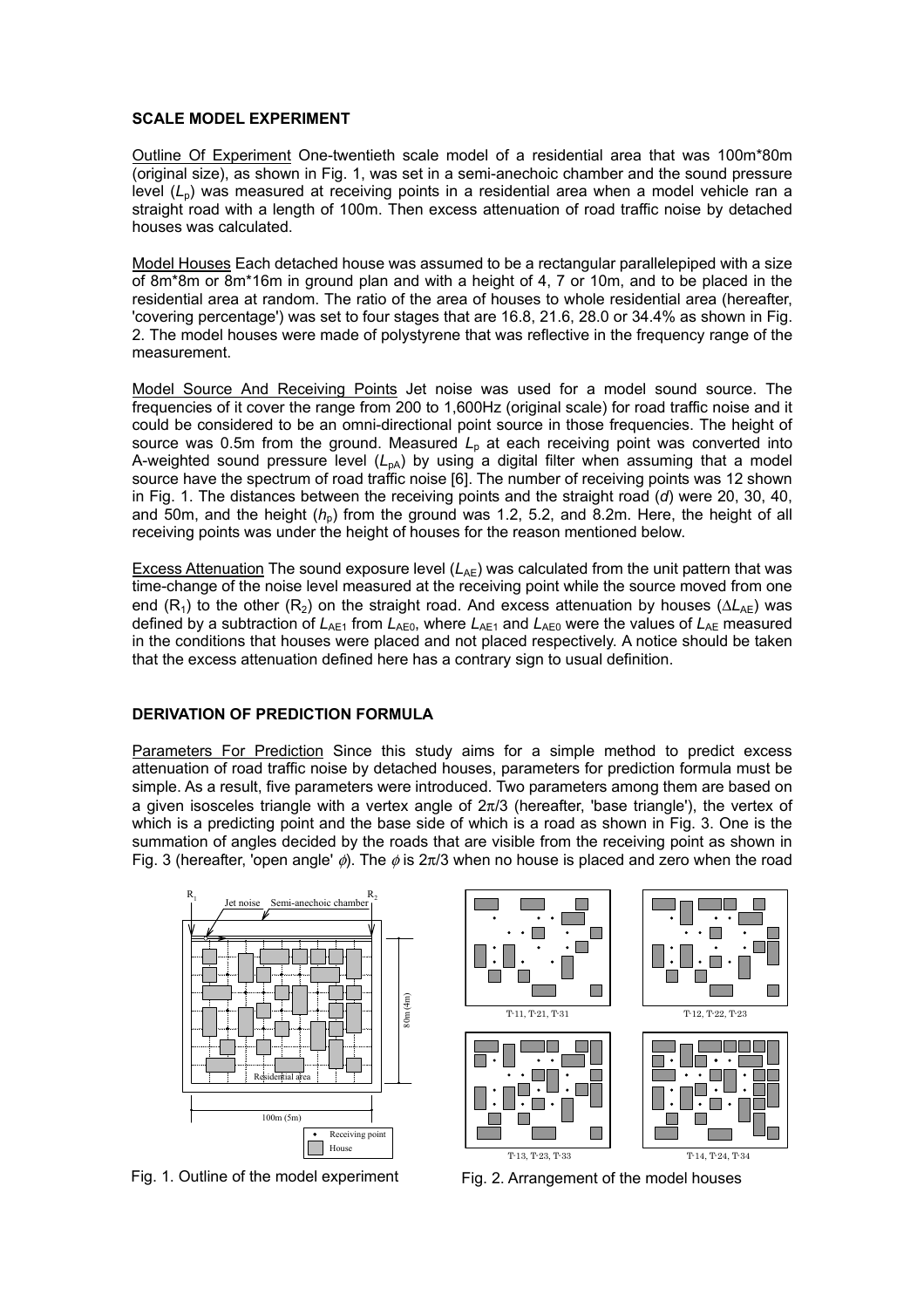is not visible at all. Another is a rate of the total housing area of the base triangle to the base triangle area (hereafter, 'house-occupied rate' ξ).

If receiving point is higher than houses, a case when the road is visible over the houses from the receiving point happens. In such a case, the  $\xi$  defined above cannot present an exact open angle. In this research, therefore, the height of receiving points is limited to be smaller than the height of houses. Other three parameters are the distance between a receiving point and a road (*d*), the height of houses (*H*) and the height of a receiving point  $(h_n)$ .

Relation Between ∆*L*<sub>AF</sub> And φ Or *ξ* Since excess attenuation is not affected so much by houses when the road is visible [4,5], the relation between  $\Delta L_{AE}$  and  $\phi$  was firstly examined when  $\phi$  is not zero. The results are shown in Fig. 4. It can be found that ∆*L*<sub>AE</sub> decreases as  $\phi$  decreases and its relation dependents on *H*,  $h_0$  and *d*. The relation between  $\Delta L_{AE}$  and  $\phi$  was expressed with a\*log<sub>10</sub> (3φ/2π (1–b)+b) in each *d*, *H* and *h*p and the regression coefficients were calculated by the least square method. Then, coefficients a and b were expressed with a function of  $d$ ,  $H$ , and  $h<sub>p</sub>$ .

Next, the effect of *ξ* on the difference between ∆*L*<sub>AF</sub> and a\*log<sub>10</sub> (3¢/2π (1–b)+b) was examined, because excess attenuation is affected by houses when the road is not visible [4,5]. The result shows that ∆*L*<sub>AE</sub> decreases as  $\xi$  increases and *d*, *H* and *h*<sub>p</sub> influence on ∆*L*<sub>AE</sub> hardly. So the difference between ΔL<sub>AE</sub> and a\*log<sub>10</sub> (3¢/2π (1–b)+b) was firstly expressed with an equation of u\*ξ+v, and then regression coefficients u and v were calculated.

Empirical Formula Thus, an empirical formula to predict excess attenuation of road traffic noise by detached houses was obtained as follows:

$$
\Delta L_{AE} = \begin{cases} a * \log_{10} \left\{ \frac{3\phi}{2\pi} (1-b) + b \right\}, (\phi \neq 0) \\ a * \log_{10} b + u\xi + v, (\phi = 0) \end{cases}
$$
(1)

where

∆*L*AE: excess attenuation by detached houses (dB)

- $\phi$ : open angle (rad.)
	- ξ: house-occupied rate (-)
	- *d*: distance between a receiving point and a road (m)
	- a:  $a = p + q^* \log_{10} d$ p:  $p = 2.03H - 2.63h<sub>p</sub> + 4.64$ q:  $q = -1.10H + 1.47h_p - 1.21$ b: b=10(s*d*+t)/a s:  $s = -0.0023H - 0.009h<sub>b</sub> - 0.123$ t:  $t = -0.29H + 0.94h<sub>p</sub> - 3.74$ u:  $u = -20.0$
	- $v: v = 6.59$
	- *H*: height of houses
	- *h*<sub>p</sub>: height of receiving point

Because of the experimental conditions, the formula is valid only when *d* is within 50m from a road,  $\zeta$  is less than 0.4, *H* is within 10m and  $h<sub>o</sub>$  is less than the height of houses. The comparison between the experimental values and the predicted ones by equation (1) is shown in Fig. 5. The correlation coefficient between them is 0.95, and the differences between them are within  $\pm 3d$ B. So the prediction formula has a sufficient accuracy.

# **EXAMINATION ON VALIDITY OF PREDICTION FORMULA**

Verification By Experiments In order to verify the proposed formula, two kinds of additional model experiments were performed.

In the first experiment, the experimental conditions were the same as in the former one except  $h_{0}$ . The arrangements of houses T-x1 and T-x3 ( $x=1$ , 2 and 3: x is a number showing the height of houses) in the former experiment (Fig. 2) were employed. And  $h_p$  was 3.2m when *H* was 4m, 3.2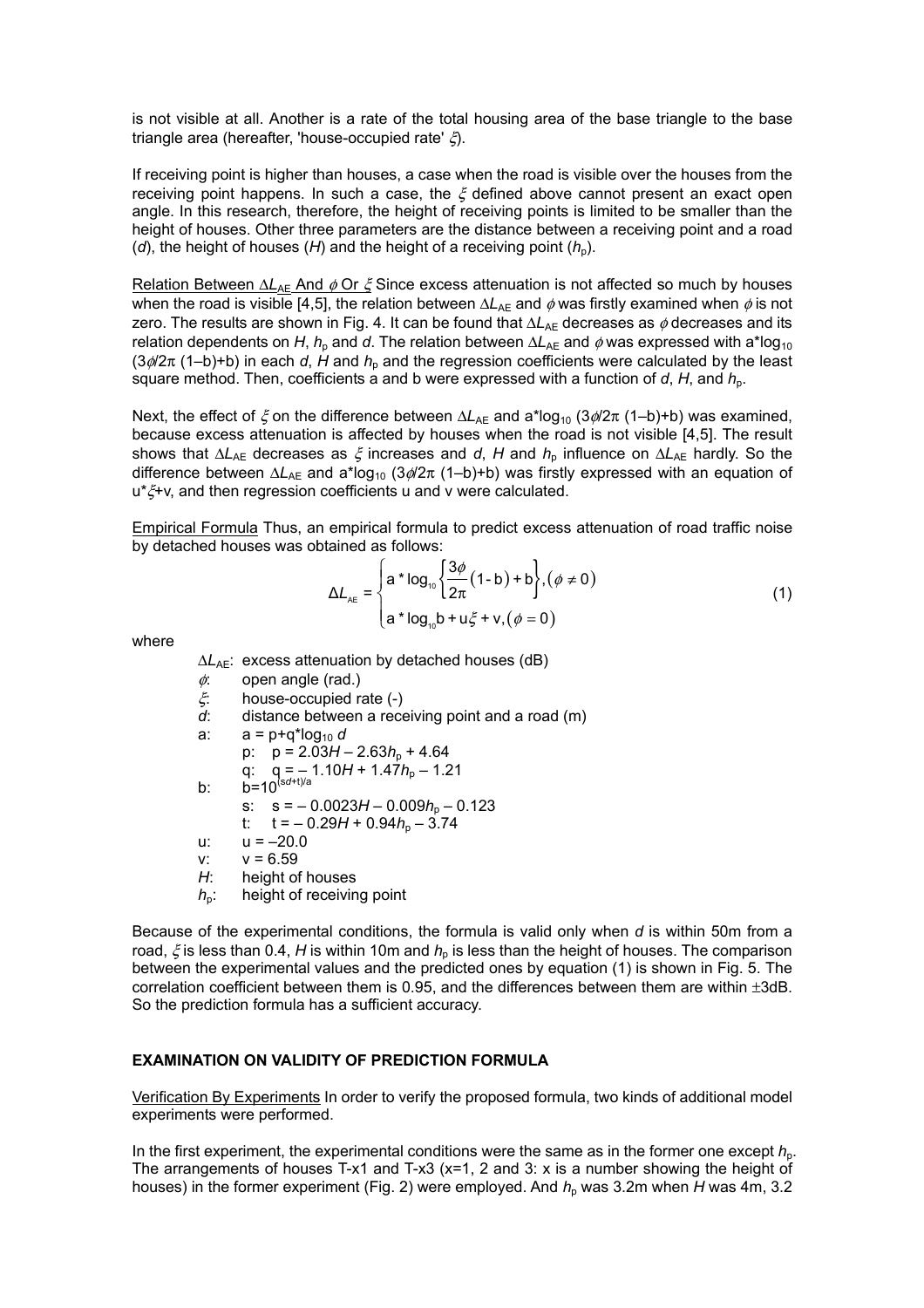or 6.2m when *H* was 7m, and 3.2, 6.2, or 9.2m when *H* was 10m. As a result of the examination, it was found that the correlation coefficient between the experimental values and the predicted ones was 0.93, and the differences between them are within  $\pm 3$ dB. This verifies that the proposed formula has a sufficient accuracy even when  $h_p$  is varied.

In the second experiment, not only  $h<sub>p</sub>$  but also housing arrangement was changed. Employed new arrangements of houses are shown in Fig. 6. The covering percentages were 24.8% on T-x5  $(x= 1, 2,$  and 3) and 32.8% on T-x8  $(x=1, 2, 3)$ , which were in the coverage of the prediction formula. The  $h<sub>0</sub>$  was 1.2 or 3.2m when *H* was 4, 1.2, 3.2, 5.2, 6.2 or 7.0m when *H* was 7m, and 1.2, 3.2, 5.2, 6.2, 8.2 or 9.2m when *H* was 10m. As a result of the examination, it was found that the correlation coefficient between the experimental values and the predicted ones was 0.84, and the differences between them were roughly within ±3dB. This verifies that the formula has a sufficient accuracy even when  $h<sub>p</sub>$  and housing arrangement are varied.

ASJ Model 1998 The prediction formula was compared with the method to predict the attenuation by buildings shown in ASJ Model 1998. The housing arrangements T-x1, T-x2, T-x3 and T-x4 (x=1, 2 and 3) shown in Fig. 2 were used for the comparison. ASJ Model 1998 aims to predict the average value in evaluating region, and consequently it represents the same value when the distance from a road is constant. On the other hand, the proposed formula predicts the attenuation at a specific point. For the comparison, the attenuations at the points at intervals of 1m on seven lines (from 20 to 50m at intervals of 5m) parallel to a road were calculated by equation (1). Then the arithmetic average value on individual line was compared with the value predicted by ASJ Model 1998. An example of the results is shown in Fig. 7. Equation (1) represents a little small value compared with ASJ Model 1998 while the receiving point parts from the road, but the differences between them are not so much.

As mentioned above, the prediction formula provides an individual value at each predicting point even while ASJ Model 1998 does only the average value in the whole target area. The degree of the agreement between the proposed formula and ASJ Model 1998 strongly depends on the arrangement of houses. Therefore Fig. 7 is only an example.



Fig. 3. Base triangle and open angle  $\phi$ 



Fig. 5. Comparison between measured values and predicted ones by equation (1)







Fig. 6. Arrangement of the model houses for additional experiments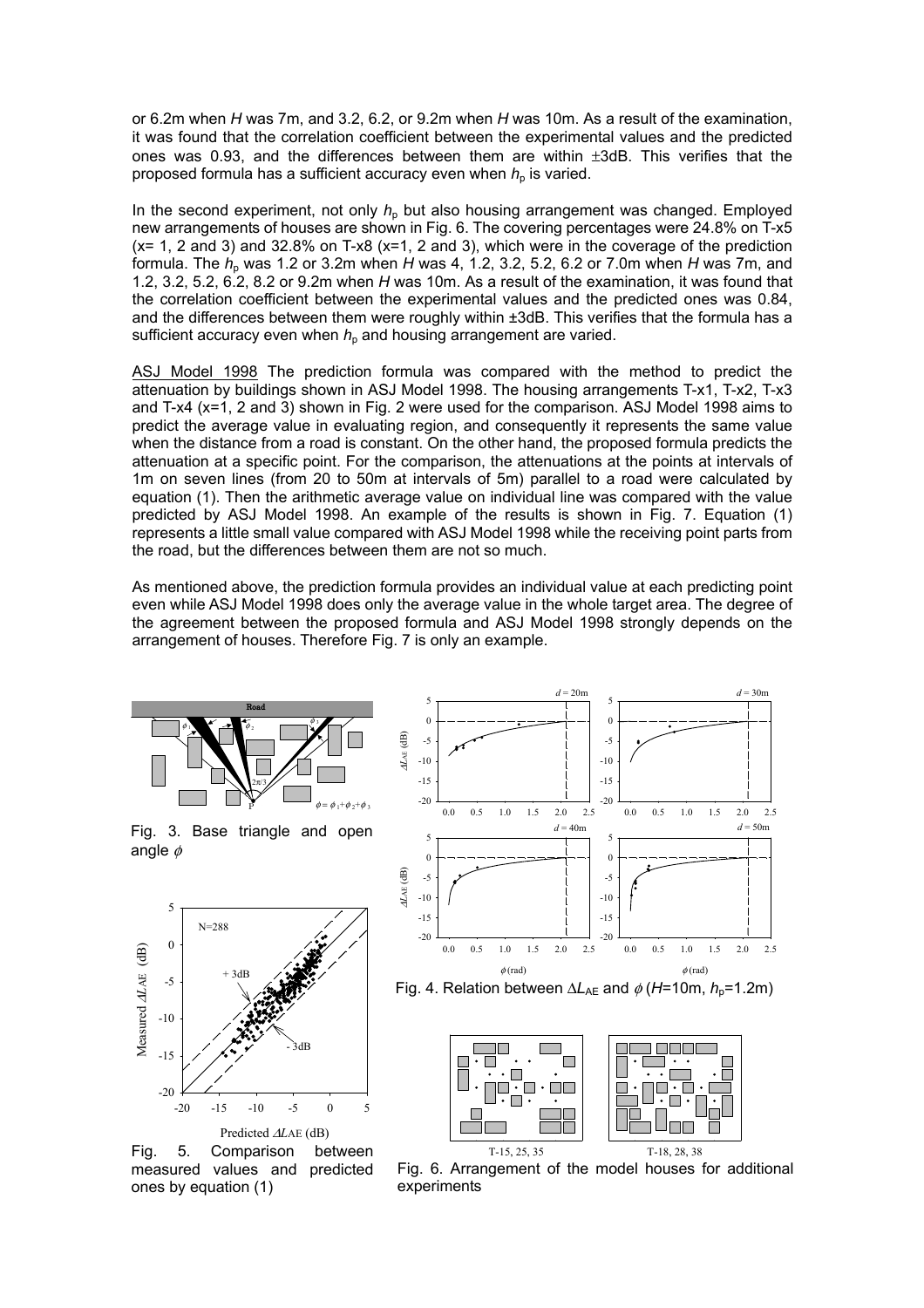Noise Measurement In Actual Area Road traffic noise was measured at two actual residential areas (areas A and B) along roads with heavy traffic. In order to obtain excess attenuation by houses, *L<sub>Aen</sub>* during 20s was measured at the points both by road side and in the residential area simultaneously. The numbers of the measuring points by road side were 2 in A and 3 in B, and the points in the residential area were 15 in A  $(9: h<sub>0</sub>=1.2m$  and 6:  $h<sub>0</sub>=5.2m$ ) and 12 in B  $(9: h<sub>0</sub>=1.2m)$ *h*<sub>p</sub>=1.2m and 3: *h*<sub>p</sub>=5.2m). Excess attenuation ∆*L*<sub>AE</sub> was calculated by the following formula; ∆*L*<sub>AE</sub>  $= L_{AE,d} - L_{AE,d0} + 10^{*} \log_{10} (d/d0)$ , where  $L_{AE,d}$  is a measured value in the residential area and *L*AE,*d0* is one by road side, and *d0* and *d* are the distances between the measuring point by road side and in the residential area and the center of the road respectively. Fig. 8 shows the comparison between the measured value and the predicted one by equation (1). The differences between them are within  $\pm 5$ dB when  $h<sub>o</sub>$  is 1.2m and within  $\pm 3$ dB when  $h<sub>o</sub>$  is 5.2m. It can be said it is a good agreement on the whole.

It is guessed that the reason why the measured values tend to be moderately smaller than the predicted ones when  $h_0$  is 1.2m is caused by a guardrail, a wall, and garden plants which are not drawn on a map.

### **APPLICATION OF PREDICTION FORMULA**

In order to confirm an application of the prediction formula, simulations for the noise level distribution in a residential area were performed. Housing arrangement T-32 (H=10m) in the former experiment was used for the simulation. Fig. 9 shows some examples of noise distribution. In the ground plan, the height of receiving points is 1.2m. Here the noise level  $L_{DA}$  at the point with a distance of *d* from the center of a road was calculated by an equation  $L_{pA} = L_{WA} - 8 - 1$ 10\*log10 *d* + ∆*L*AE + ∆*L*g, where *L*WA shows A-weighted sound power level of road traffic noise (dB/m) and ∆*L*g shows compensation of effect by ground surface. That is, *L*pA shows the relative value by substituting 0dB/m for *L*<sub>WA</sub>, and 3dB for  $\Delta L_q$  as a semi-free sound field. Since equation (1) can predict excess attenuation at arbitrary points which are lower than houses, the noise level distribution not only on the fixed height but also in the perpendicular direction can be grasped.

Fig. 10 shows an example of the noise distribution when the houses are not randomly arranged. In this simulation, the height of houses is 7m and the height of receiving points is 1.2m. The contour line calculated by ASJ Model 1998 is parallel to a road in a plane distribution chart. On the other hand, the prediction formula provides the reasonable noise distribution corresponding to arranged houses because it can predicts an individual value at each predicting point. Especially in the zone with a wide view of the road, remarkable difference is recognized between them.

# **CONCLUSION**

A one-twentieth scale model experiment was performed and a simple method for predicting excess attenuation of road traffic noise by detached houses was proposed. This method can predict excess attenuation at arbitrary points below the height of houses. The validity and accuracy of the proposed formula were verified by two additional experiments, comparison with ASJ Model 1998 and noise measurements in actual residential areas. And it was shown that the proposed formula could provide the distribution of noise level corresponding to arranged houses. Since five parameters used in the formula, the open angle ( $\phi$ ), the house-occupied rate ( $\xi$ ), the distance between a receiving point and a road (*d*), the height of houses (*H*) and the height of a receiving point  $(h_n)$ , can be easily obtained at the beginning stage of planning for residential areas, the formula can be applied to a planning of housing arrangement in a residential area with considering the effect of road traffic noise.

#### **BIBLIOGRAFICAL REFERENCES**

- [1] Notification No. 64 of Environment Agency in Japan, Environmental Quality Standards for Noise. (1998) (in Japanese).
- [2] Research Committee of Road Traffic Noise in Acoustical Society of Japan, ASJ Prediction